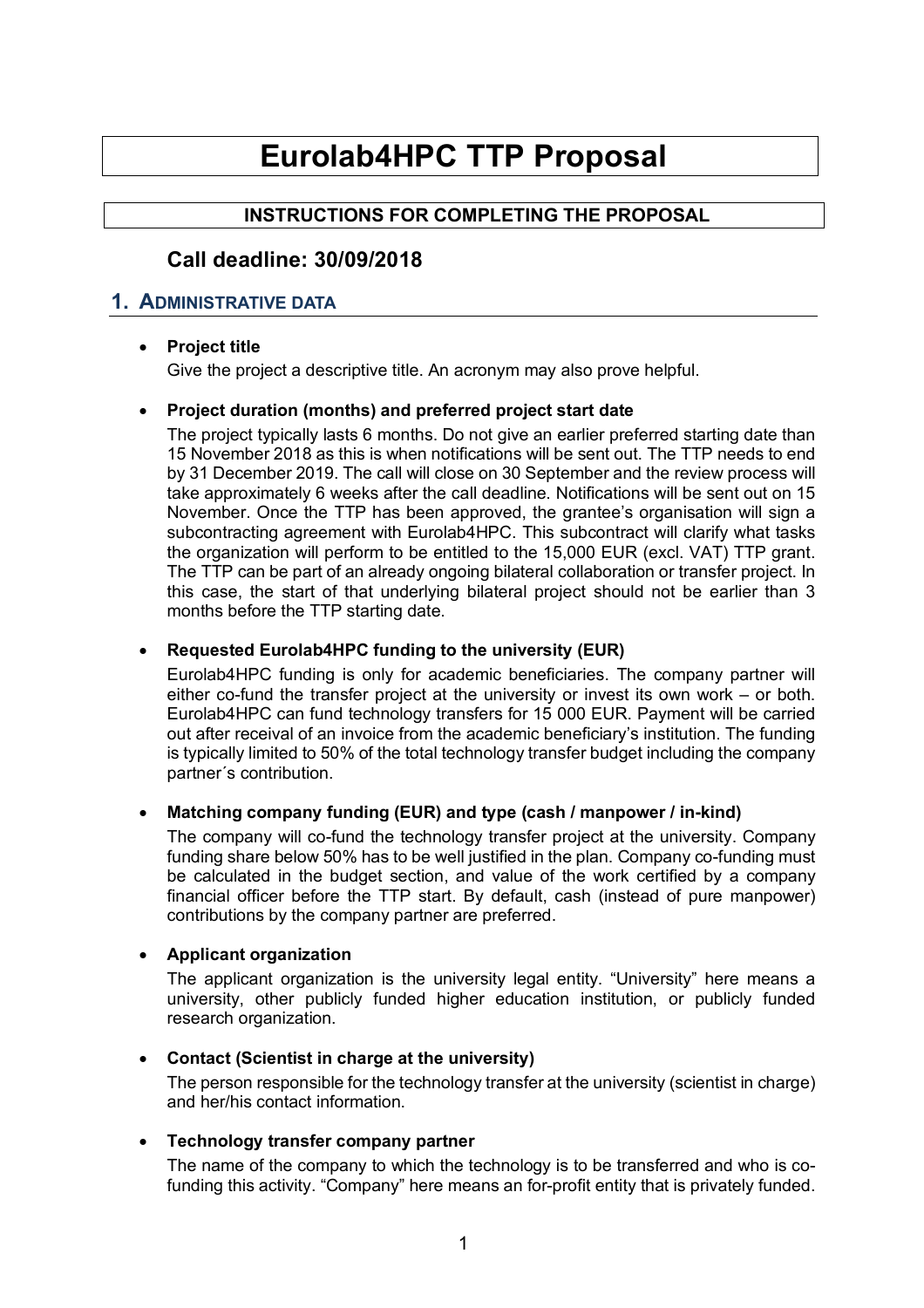In particular, largely or fully publicly funded research organizations are not eligible as company partners. Only companies with business activities and/or physical sites in European Union or Associated States are eligible. However, the actual collaborating company department does not necessarily have to be located itself in these countries.

• **Bilateral contract on technology transfer between the university and company** The university and the company are responsible for entering into a bilateral contract on the technology transfer.

### • **Eurolab4HPC may announce the technology transfer**

After completing the TTP, a public abstract (Deliverable) has to be drafted and delivered to the European Commission. This abstract will also be published at the end of the funded technology transfer in any case. If permission is given, Eurolab4HPC may publish the title and partners of the TTP already when the funding has been approved.

## **2. TECHNOLOGY TRANSFER PLAN**

## **2.1 Expected impact**

Describe the expected added value from the technology transfer. Both academic impacts such as probability of publications and incorporation of start-ups, and economic impacts such as the number of users of the technology inside the company, quality improvement of products and processes (e.g. efficiency, performance, power consumption), potential for subsequent sustainable partnership, potential for enabling new products, expected impact on the business and profits of the company.

Maximum length in proposal: 1 page Score: 1-5 Threshold: 3 Weight: 2

#### **2.2 Transfer concept, objectives and work plan**

Describe the background, such as the possible patent applications or granted patents on the technology and the maturity of the technology, the type of actions, e.g., exclusive purchase, non-exclusive licensing of (what?) rights, transfer of knowledge, development of prototypes, proof-of-concept, transfer of software copyrights, etc.

#### **TTPs should revolve around transferring EXISTING Intellectual Property (IP) into industry rather than developing new IP during the project.**

Identify the main objectives and lay out a work plan for achieving them. Specify what is done by the university and what by the company partner.

Please assess the readiness level (TRL) of the technology to be transferred according to the following definitions and provide a short justification for your assessment

TRL 1 Basic principles observed and reported: Transition from scientific research to applied research. Essential characteristics and behaviors of systems and architectures. Descriptivetools are mathematical formulations or algorithms.

TRL 2 Technology concept and/or application formulated: Applied research. Theory and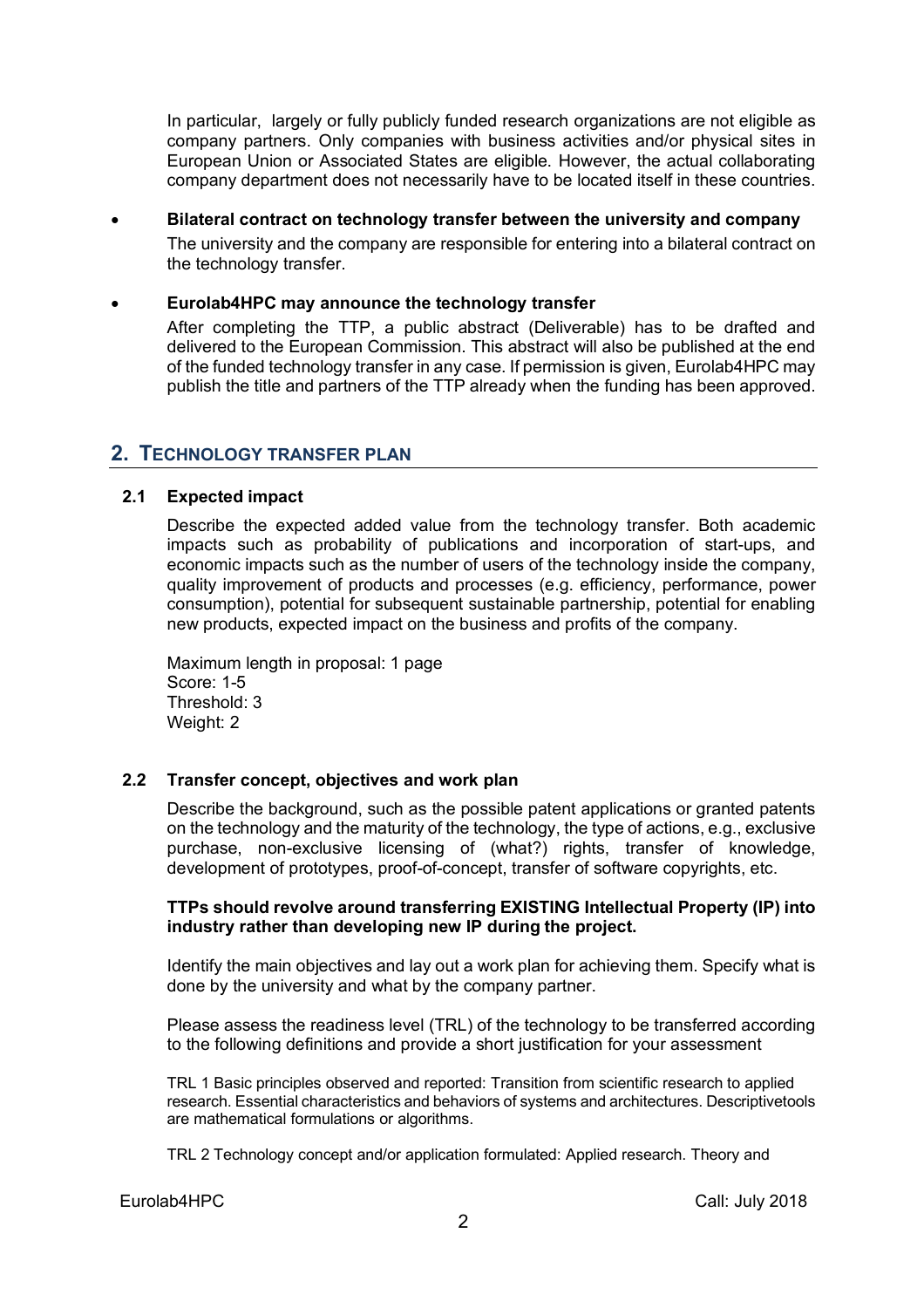scientific principles are focused on specific application area to define the concept. Characteristics of the application are described. Analytical tools are developed for simulation or analysis of the application.

TRL 3 Analytical and experimental critical function and/or characteristic proof-of-concept: Proof of concept validation. Active Research and Development (R&D) is initiated with analytical and laboratory studies. Demonstration of technical feasibility using breadboard or brassboard implementations that are exercised with representative data.

TRL 4 Component/subsystem validation in laboratory environment: Standalone prototyping implementation and test. Integration of technology elements. Experiments with full-scale problems or data sets.

TRL 5 System/subsystem/component validation in relevant environment: Thorough testing of prototyping in representative environment. Basic technology elements integrated with reasonably realistic supporting elements. Prototyping implementations conform to target environment and interfaces.

TRL 6 System/subsystem model or prototyping demonstration in a relevant end-to-end environment: Prototyping implementations on full-scale realistic problems. Partially integrated with existing systems. Limited documentation available. Engineering feasibility fully demonstrated in actual system application.

TRL 7 System prototyping demonstration in an operational environment: System is at or near scale of the operational system, with most functions available for demonstration and test. Well integrated with collateral and ancillary systems. Limited documentation available.

TRL 8 Actual system completed and "mission qualified" through test and demonstration in an operational environment: End of system development. Fully integrated with operational hardware and software systems. Most user documentation, training documentation, and maintenance documentation completed. All functionality tested in simulated and operational scenarios. Verification and Validation (V&V) completed.

TRL 9 Actual system "mission proven" through successful mission operations: Fully integrated with operational hardware/software systems. Actual system has been thoroughly demonstrated and tested in its operational environment. All documentation completed. Successful operational experience. Sustaining engineering support in place.

Maximum length in proposal: 1 page Score: 1-5 Threshold: 3 Weight: 1

#### **2.3 Resources and budget**

Human resources to be allocated to carry out the work. Possible other resources needed and their availability. Justification of other direct costs than salaries. Contributions of the company partner financially and/or as "in kind" efforts.

Calculate the project costs at the university, assuming:

- Salary costs incl. social overheads
- necessary travel
- purchase of materials and consumables, and
- 7% general overhead on the above costs.

All the costs need to be eligible costs as per EU H2020 project rules.

Eurolab4HPC Call: July 2018 Maximum length in proposal: 0.5 pages Score: 1-5